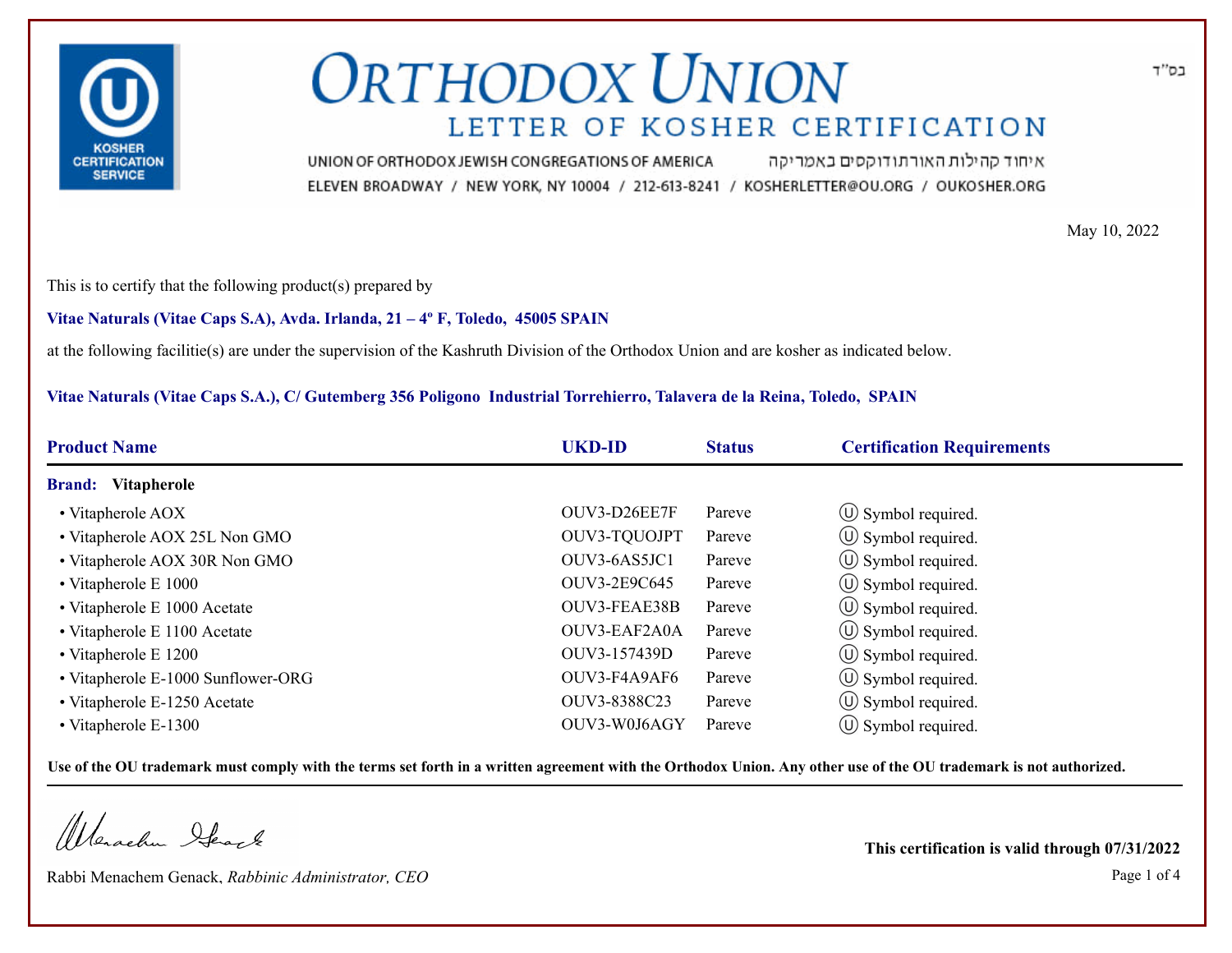

איחוד קהילות האורתודוקסים באמריקה UNION OF ORTHODOX JEWISH CONGREGATIONS OF AMERICA ELEVEN BROADWAY / NEW YORK, NY 10004 / 212-613-8241 / KOSHERLETTER@OU.ORG / OUKOSHER.ORG

May 10, 2022

#### **Vitae Naturals (Vitae Caps S.A) (continued)**

This is to certify that the following product(s) prepared by this company at the facilitie(s) listed above are under the supervision of the Kashruth Division of the Orthodox Union and are kosher as indicated below.

| <b>Product Name</b>                      | <b>UKD-ID</b> | <b>Status</b> | <b>Certification Requirements</b> |
|------------------------------------------|---------------|---------------|-----------------------------------|
| Vitapherole (continued)<br><b>Brand:</b> |               |               |                                   |
| • Vitapherole E-250 Acetate WS           | OUV3-C6911D1  | Pareve        | $\circled{1}$ Symbol required.    |
| • Vitapherole E-800 Sunflower-ORG        | OUV3-40C2551  | Pareve        | $\circ$ Symbol required.          |
| • Vitapherole E-900 Sunflower-ORG        | OUV3-A846489  | Pareve        | $\circled{1}$ Symbol required.    |
| • Vitapherole EP Feed Grade              | OUV3-A1A1CF3  | Pareve        | $\circ$ Symbol required.          |
| • Vitapherole EP-500 Acetate             | OUV3-D069449  | Pareve        | $\circ$ Symbol required.          |
| • Vitapherole EP-500 Acetate WD          | OUV3-GIMFE5J  | Pareve        | $(\cup)$ Symbol required.         |
| • Vitapherole EP-700 Acetate             | OUV3-DE197BC  | Pareve        | $\circ$ Symbol required.          |
| • Vitapherole SU-1210                    | OUV3-2542F9A  | Pareve        | (U) Symbol required.              |
| • Vitapherole T 50                       | OUV3-587F22C  | Pareve        | $\circ$ Symbol required.          |
| • Vitapherole $T$ 70                     | OUV3-A5EAF39  | Pareve        | $\left(\bigcup$ Symbol required.  |
| $\bullet$ Vitapherole T -70 -S           | OUV3-SVT9G8H  | Pareve        | $\circ$ Symbol required.          |
| • Vitapherole T-90                       | OUV3-D7F2C6C  | Pareve        | $\circ$ Symbol required.          |

**Use of the OU trademark must comply with the terms set forth in a written agreement with the Orthodox Union. Any other use of the OU trademark is not authorized.**

Werschn Stack

Rabbi Menachem Genack, *Rabbinic Administrator, CEO* Page 2 of 4

**This certification is valid through 07/31/2022**

בס"ד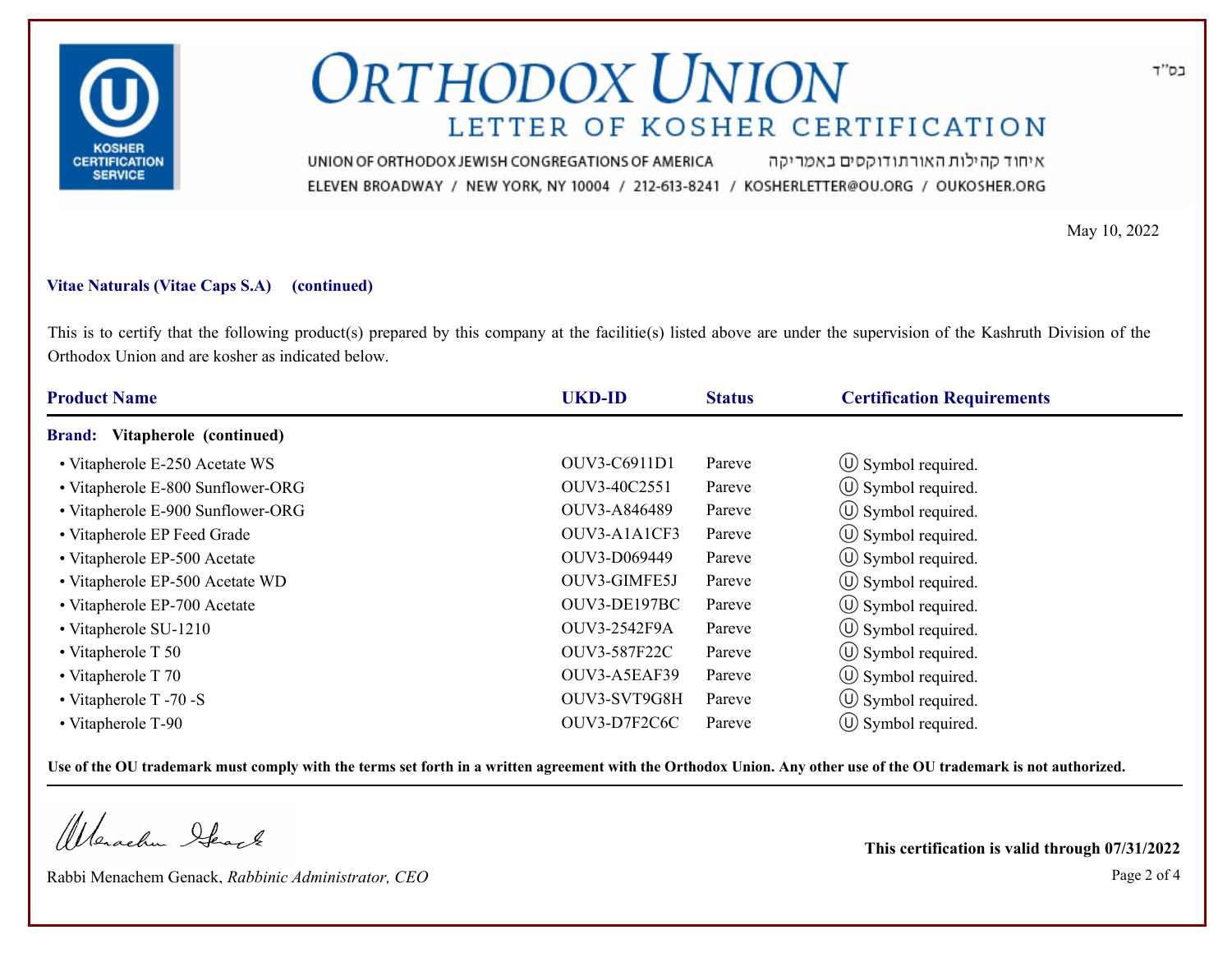

איחוד קהילות האורתודוקסים באמריקה UNION OF ORTHODOX JEWISH CONGREGATIONS OF AMERICA ELEVEN BROADWAY / NEW YORK, NY 10004 / 212-613-8241 / KOSHERLETTER@OU.ORG / OUKOSHER.ORG

May 10, 2022

### **Vitae Naturals (Vitae Caps S.A) (continued)**

This is to certify that the following product(s) prepared by this company at the facilitie(s) listed above are under the supervision of the Kashruth Division of the Orthodox Union and are kosher as indicated below.

| <b>UKD-ID</b>       | <b>Status</b> | <b>Certification Requirements</b>   |
|---------------------|---------------|-------------------------------------|
|                     |               |                                     |
|                     |               | $\circled{1}$ Symbol required.      |
|                     | Pareve        | $\circled{0}$ Symbol required.      |
| OUV3-IMX5CNW        | Pareve        | $\circled{1}$ Symbol required.      |
| OUV3-A790543        | Pareve        | $\circled{1}$ Symbol required.      |
| <b>OUV3-3708CF0</b> | Pareve        | $\circ$ Symbol required.            |
|                     |               |                                     |
| OUV3-64E931C        | Pareve        | $\circled{1}$ Symbol required.      |
| OUV3-99E2C4E        | Pareve        | $\circ$ Symbol required.            |
|                     |               | OUV3-MOBAK8K Pareve<br>OUV3-3DBDNWF |

**Use of the OU trademark must comply with the terms set forth in a written agreement with the Orthodox Union. Any other use of the OU trademark is not authorized.**

Werachen Stack

Rabbi Menachem Genack, *Rabbinic Administrator, CEO* Page 3 of 4

**This certification is valid through 07/31/2022**

בס"ד